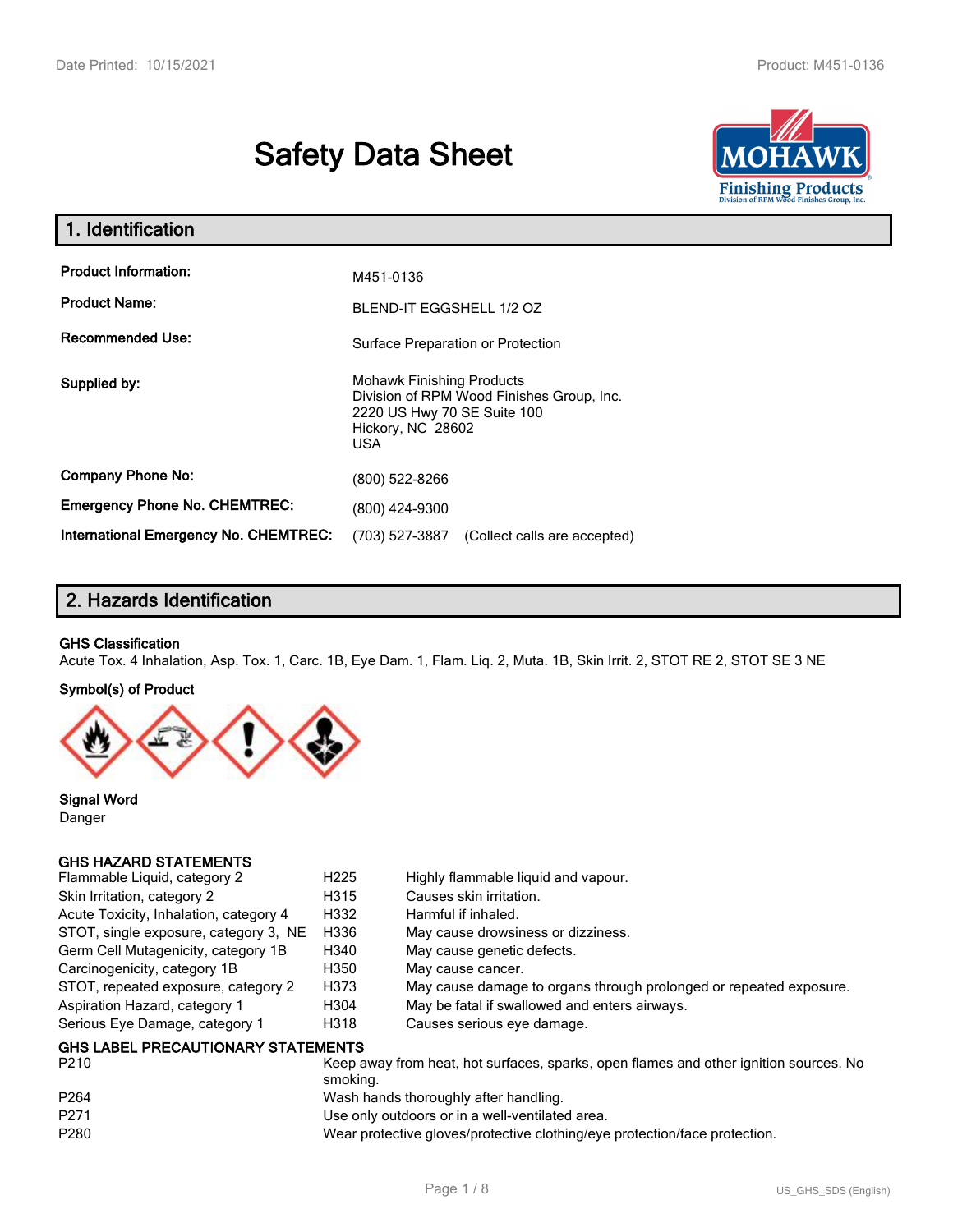| P331                                    | Do NOT induce vomiting.                                                                                                             |
|-----------------------------------------|-------------------------------------------------------------------------------------------------------------------------------------|
| P405                                    | Store locked up.                                                                                                                    |
| P302+P352                               | IF ON SKIN: Wash with plenty of soap and water.                                                                                     |
| P303+P361+P353                          | IF ON SKIN (or hair): Take off immediately all contaminated clothing. Rinse skin with<br>water/shower.                              |
| P305+P351+P338                          | IF IN EYES: Rinse cautiously with water for several minutes. Remove contact lenses, if<br>present and easy to do. Continue rinsing. |
| P362+P364                               | Take off contaminated clothing and wash it before reuse.                                                                            |
| P403+P233                               | Store in a well-ventilated place. Keep container tightly closed.                                                                    |
| P <sub>201</sub>                        | Obtain special instructions before use.                                                                                             |
| P260                                    | Do not breathe dust/fume/gas/mist/vapours/spray.                                                                                    |
| P304+P340                               | IF INHALED: Remove person to fresh air and keep comfortable for breathing.                                                          |
| P308+P313                               | IF exposed or concerned: Get medical advice/attention.                                                                              |
| P332+P313                               | If skin irritation occurs: Get medical advice/attention.                                                                            |
| P403+P235                               | Store in a well-ventilated place. Keep cool.                                                                                        |
| P301+P310                               | IF SWALLOWED: Immediately call a POISON CENTER or doctor/physician.                                                                 |
| <b>GHS SDS PRECAUTIONARY STATEMENTS</b> |                                                                                                                                     |
| P240                                    | Ground/bond container and receiving equipment.                                                                                      |
| P241                                    | Use explosion-proof electrical/ventilating/lighting/equipment.                                                                      |
| P242                                    | Use only non-sparking tools.                                                                                                        |
| P243                                    | Take precautionary measures against static discharge.                                                                               |

## **3. Composition/Information on ingredients**

| <b>Chemical Name</b>            | CAS-No.    | <u>Wt. %</u> | <b>GHS Symbols</b>    | <b>GHS Statements</b>                     |
|---------------------------------|------------|--------------|-----------------------|-------------------------------------------|
| titanium dioxide                | 13463-67-7 | $10 - 25$    | GHS08                 | H <sub>351</sub>                          |
| n-butyl acetate                 | 123-86-4   | $10 - 25$    | GHS02-GHS07           | H226-336                                  |
| petroleum distillate            | 64742-49-0 | $10 - 25$    | GHS08                 | H304-340-350                              |
| butanol                         | 71-36-3    | $2.5 - 10$   | GHS02-GHS05-          | H <sub>226</sub> -302-315-318-332-335-336 |
|                                 |            |              | GHS07                 |                                           |
| ethanol                         | 64-17-5    | $2.5 - 10$   | GHS02                 | H <sub>225</sub>                          |
| eep                             | 763-69-9   | $2.5 - 10$   | GHS06                 | H <sub>331</sub>                          |
| pm acetate                      | 108-65-6   | $2.5 - 10$   | GHS02-GHS07           | H226-332                                  |
| toluene                         | 108-88-3   | $1.0 - 2.5$  | GHS02-GHS07-          | H225-304-315-332-336-373                  |
|                                 |            |              | GHS08                 |                                           |
| aliphatic petroleum distillates | 64742-47-8 | $1.0 - 2.5$  | GHS07-GHS08           | H304-332                                  |
| m-xylene                        | 108-38-3   | $1.0 - 2.5$  | GHS02-GHS07           | H226-315-332                              |
| ethylbenzene                    | 100-41-4   | $0.1 - 1.0$  | GHS02-GHS07-<br>GHS08 | H225-304-332-373                          |
| p-xylene                        | 106-42-3   | $0.1 - 1.0$  | GHS02-GHS07           | H226-315-332                              |

The exact percentage (concentration) of ingredients is being withheld as a trade secret.

The text for GHS Hazard Statements shown above (if any) is given in the "Other information" Section.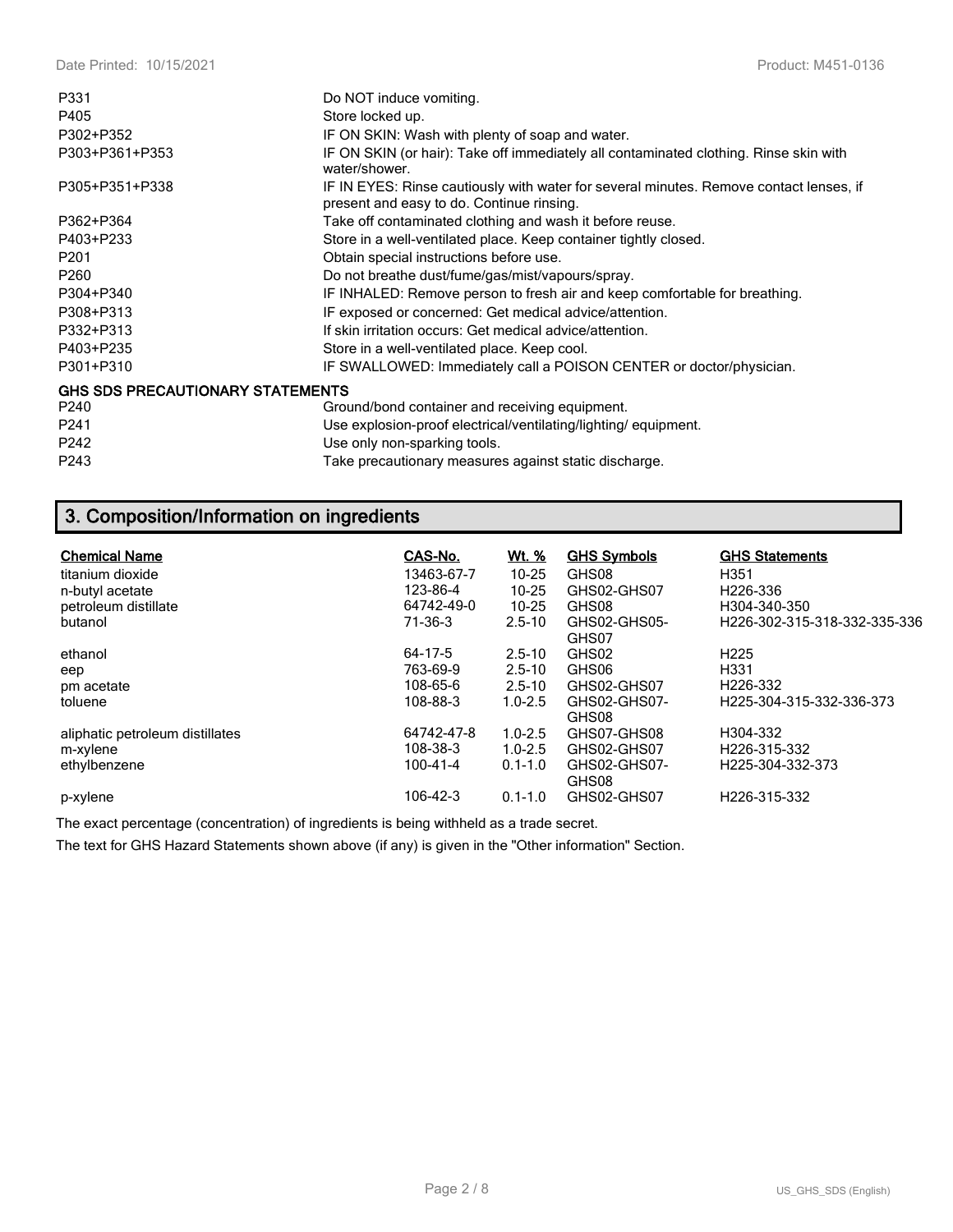## **4. First-aid Measures**



FIRST AID - EYE CONTACT: IF IN EYES: Rinse cautiously with water for several minutes. Remove contact lenses, if present and easy to do. Continue rinsing.

FIRST AID - SKIN CONTACT: IF ON SKIN: Wash with plenty of soap and water. IF ON SKIN (or hair): Take off immediately all contaminated clothing. Rinse skin with water/shower. Take off contaminated clothing and wash it before reuse. If skin irritation occurs: Get medical advice/attention.

FIRST AID - INGESTION: Do NOT induce vomiting. IF SWALLOWED: Immediately call a POISON CENTER or doctor/physician.

FIRST AID - INHALATION: IF INHALED: Remove person to fresh air and keep comfortable for breathing.

#### **5. Fire-fighting Measures**

**SPECIAL FIREFIGHTING PROCEDURES:** Evacuate all persons from the fire area to a safe location. Move non-burning material, as feasible, to a safe location as soon as possible. Fire fighters should be protected from potential explosion hazards while extinguishing the fire. Wear self-contained breathing apparatus (SCBA) and full fire-fighting protective clothing. Thoroughly decontaminate all protective equipment after use. Containers of this material may build up pressure if exposed to heat (fire). Use water spray to cool fire-exposed containers. Use water spray to disperse vapors if a spill or leak has not ignited. DO NOT extinguish a fire resulting from the flow of flammable liquid until the flow of the liquid is effectively shut off. This precaution will help prevent the accumulation of an explosive vapor-air mixture after the initial fire is extinguished.

**FIREFIGHTING EQUIPMENT:** This is a NFPA/OSHA Class 1B or less flammable liquid. Follow NFPA30, Chapter 16 for fire protection and fire suppression. Use a dry chemical, carbon dioxide, or similar ABC fire extinguisher for incipeint fires. Water may be used to cool and prevent rupture of containers that are exposed to heat from fire.

#### **6. Accidental Release Measures**

#### **ENVIRONMENTAL MEASURES:** No Information

**STEPS TO BE TAKEN IN CASE MATERIAL IS RELEASED OR SPILLED:** Follow personal protective equipment recommendations found in Section VIII. Personal protective equipment needs must be evaluated based on information provided on this sheet and the special circumstances created by the spill including; the material spilled, the quantity of the spill, the area in which the spill occurred, and the training and the expertise of employees in the area responding to the spill. Never exceed any occupational exposure limits. Shut off ignition sources; including electrical equipment and flames. Do not allow smoking in the area. Do not allow the spilled product to enter public drainage system or open waterways.

#### **7. Handling and Storage**



**HANDLING:** Avoid inhalation and contact with eyes, skin, and clothing. Wash hands thoroughly after handling and before eating or drinking. In keeping with safe handling practices, avoid ignition sources (smoking, flames, pilot lights, electrical sparks); ground and bond containers when transferring the material to prevent static electricity sparks that could ignite vapor and use spark proof tools and explosion proof equipment. Empty containers may retain product residue or vapor. Do not pressurize, cut, weld, braze, solder, drill, grind, or expose container to heat, flame, sparks, static electricity, or other sources of ignition. Any of these actions can potentially cause an explosion that may lead to injury.

**STORAGE:** Keep containers closed when not in use. Store in cool well ventilated space away from incompatible materials.

#### **8. Exposure Controls/Personal Protection**

| Ingredients with Occupational Exposure Limits |                      |                       |                     |                         |  |  |
|-----------------------------------------------|----------------------|-----------------------|---------------------|-------------------------|--|--|
| <b>Chemical Name</b>                          | <b>ACGIH TLV-TWA</b> | <b>ACGIH-TLV STEL</b> | <b>OSHA PEL-TWA</b> | <b>OSHA PEL-CEILING</b> |  |  |
| titanium dioxide                              | 10 mg/m $3$          | N.D.                  | 15 mg/m $3$         | N.D.                    |  |  |
| n-butyl acetate                               | 50 ppm               | $150$ ppm             | $150$ ppm           | N.D.                    |  |  |
| petroleum distillate                          | N.D.                 | N.D.                  | N.D.                | N.D.                    |  |  |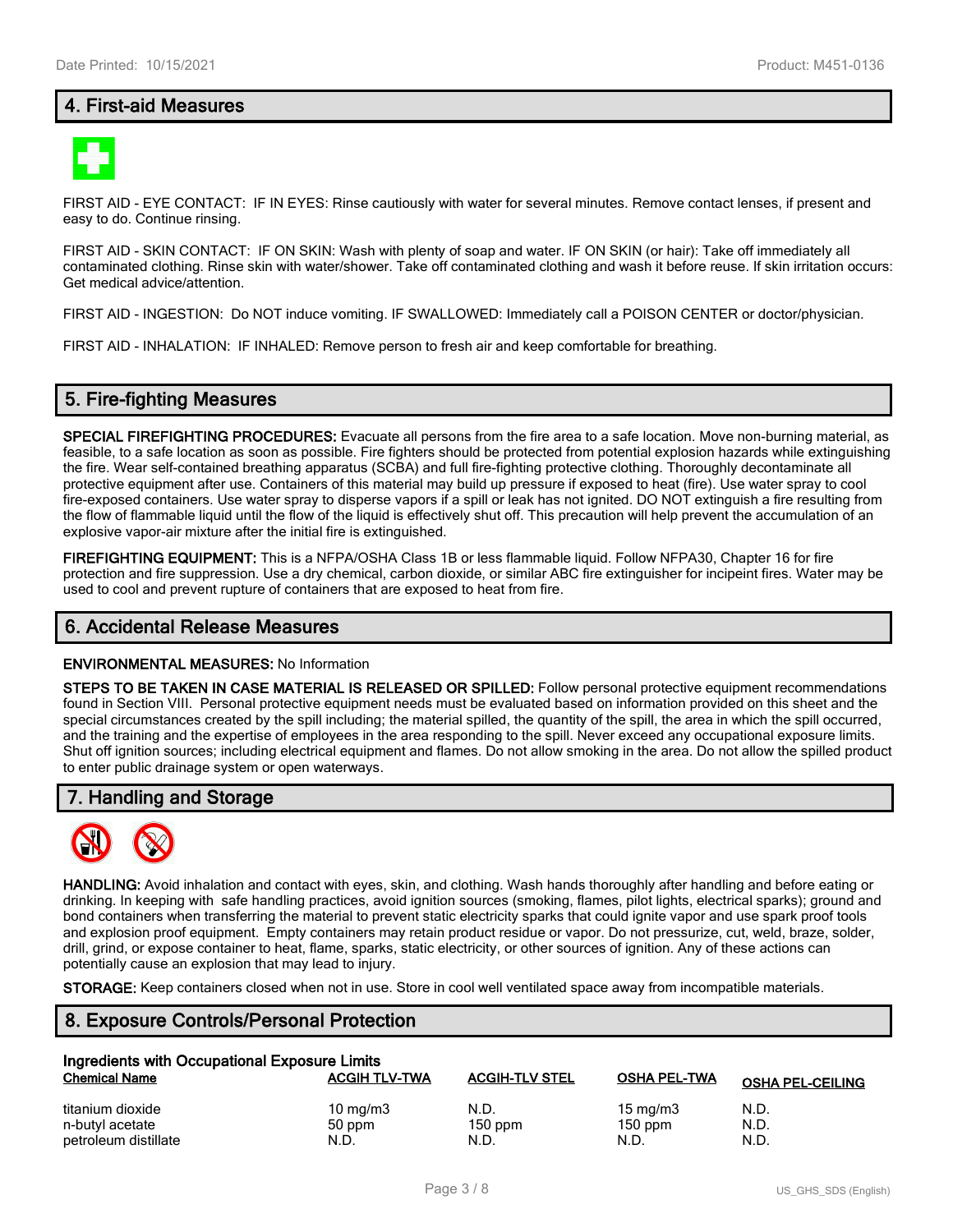| butanol                         | 20 ppm    | N.D.       | $100$ ppm  | N.D.    |
|---------------------------------|-----------|------------|------------|---------|
| ethanol                         | N.D.      | $1000$ ppm | $1000$ ppm | N.D.    |
| eep                             | N.D.      | N.D.       | N.D.       | N.D.    |
| pm acetate                      | N.D.      | N.D.       | N.D.       | N.D.    |
| toluene                         | 20 ppm    | N.D.       | $200$ ppm  | 300 ppm |
| aliphatic petroleum distillates | N.D.      | N.D.       | N.D.       | N.D.    |
| m-xylene                        | $100$ ppm | $150$ ppm  | $100$ ppm  | N.D.    |
| ethylbenzene                    | 20 ppm    | N.D.       | $100$ ppm  | N.D.    |
| p-xylene                        | $100$ ppm | $150$ ppm  | $100$ ppm  | N.D.    |
|                                 |           |            |            |         |

**Further Advice: MEL = Maximum Exposure Limit OES = Occupational Exposure Standard SUP = Supplier's Recommendation Sk = Skin Sensitizer N.E. = Not Established N.D. = Not Determined**

#### **Personal Protection**



**RESPIRATORY PROTECTION:** Use adequate engineering controls and ventilation to keep levels below recommended or statutory exposure limits. If exposure levels exceed limits use appropriate approved respiratory protection equipment.

**SKIN PROTECTION:** Wear chemical resistant footwear and clothing such as gloves, an apron or a whole body suit as appropriate.



**EYE PROTECTION:** Wear chemical-resistant glasses and/or goggles and a face shield when eye and face contact is possible due to splashing or spraying of material.



**OTHER PROTECTIVE EQUIPMENT:** No Information



**HYGIENIC PRACTICES:** It is good practice to avoid contact with the product and/or its vapors, mists or dust by using appropriate protective measures. Wash thoroughly after handling and before eating or drinking.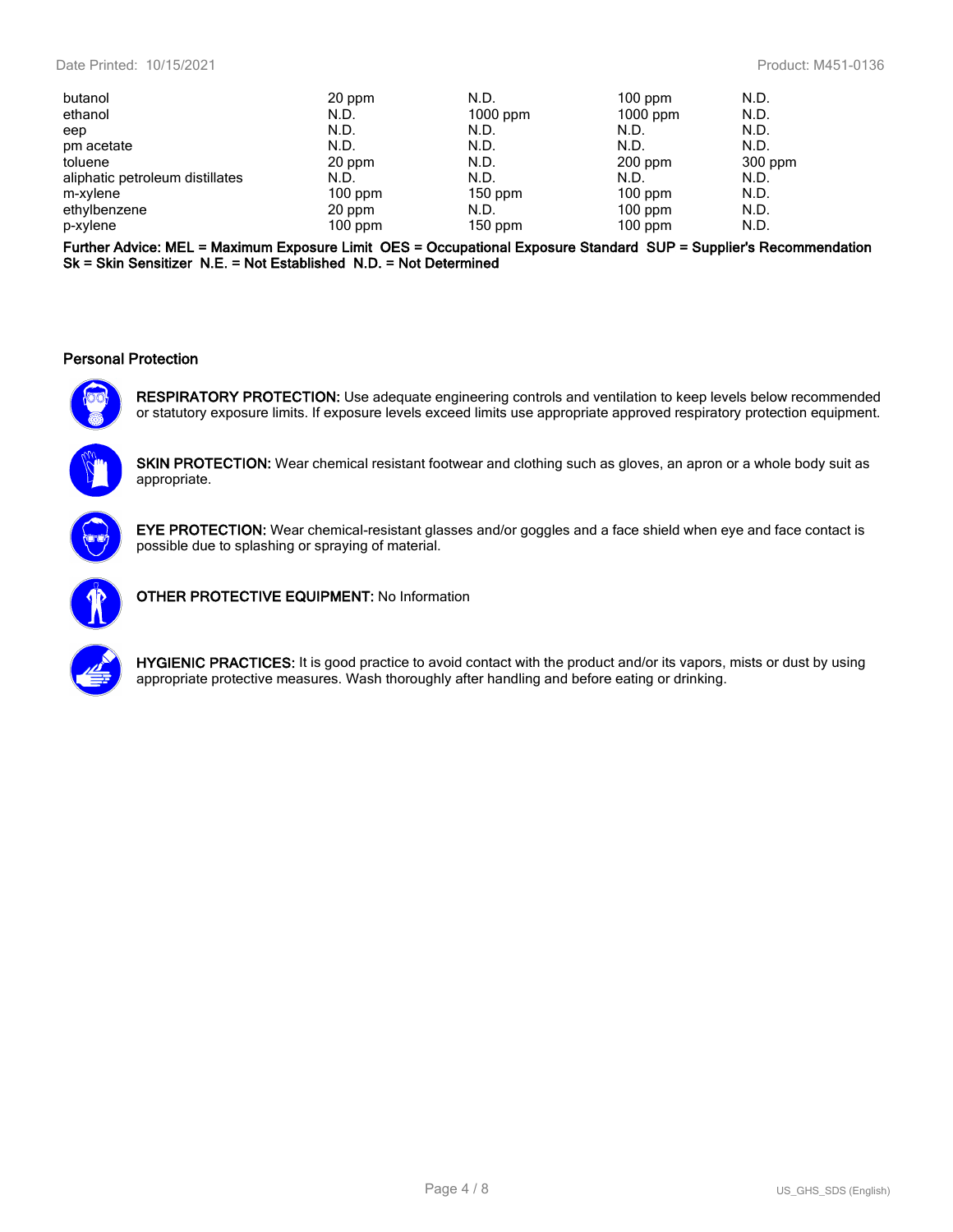**N.I. = No Information**

## **9. Physical and Chemical Properties**

| Appearance:                    | Colored Liquid                   | <b>Physical State:</b>                      | <b>LIQUID</b>  |
|--------------------------------|----------------------------------|---------------------------------------------|----------------|
| Odor:                          | <b>Strong Solvent</b>            | <b>Odor Threshold:</b>                      | Not determined |
| Density, g/cm3:                | 1.022                            | pH:                                         | Not determined |
| Freeze Point, °F:              | Not determined                   | Viscosity:                                  | Not determined |
| <b>Solubility in Water:</b>    | Not determined                   | Partition Coefficient, n-octanol/<br>water: | Not determined |
| Decomposition temperature, °F: | Not determined                   | <b>Explosive Limits, %:</b>                 | Not determined |
| Boiling Range, °F:             | $>$ 100 °F                       | Flash Point, °F:                            | $55^{\circ}$ F |
| Combustibility:                | <b>Supports Combustion</b>       | Auto-Ignition Temperature, °F:              | Not determined |
| <b>Evaporation Rate:</b>       | <b>Faster than Diethyl Ether</b> | Vapor Pressure, mmHg:                       | Not determined |
| <b>Vapor Density:</b>          | Not determined                   |                                             |                |

## **10. Stability and reactivity**

**STABILITY:** Stable under normal conditions.

**CONDITIONS TO AVOID:** Heat, flames and sparks.

**INCOMPATIBILITY:** Acids, Bases, Oxidizing agents

**HAZARDOUS DECOMPOSITION PRODUCTS:** Not determined.

#### **11. Toxicological information**

**Practical Experiences**

**EMERGENCY OVERVIEW:** No Information

**EFFECT OF OVEREXPOSURE - EYE CONTACT:** No Information

**EFFECT OF OVEREXPOSURE - INGESTION:** No Information

**EFFECT OF OVEREXPOSURE - INHALATION:** No Information

**EFFECT OF OVEREXPOSURE - SKIN CONTACT:** No Information

**CARCINOGENICITY:** May cause cancer.

This product contains Titanium Dioxide, which is listed by IARC as possibly carcinogenic to humans (Group 2B). This listing is based on inadequate evidence of carcinogenicity in humans and sufficient evidence in experimental animals. This classification is relevant when exposed to titanium dioxide in dust or powder form only, including cured product that is subject to sanding, grinding, cutting, or other surface preparation activities.

#### **PRIMARY ROUTE(S) OF ENTRY:**

**Eye Contact, Skin Contact, Ingestion, Inhalation**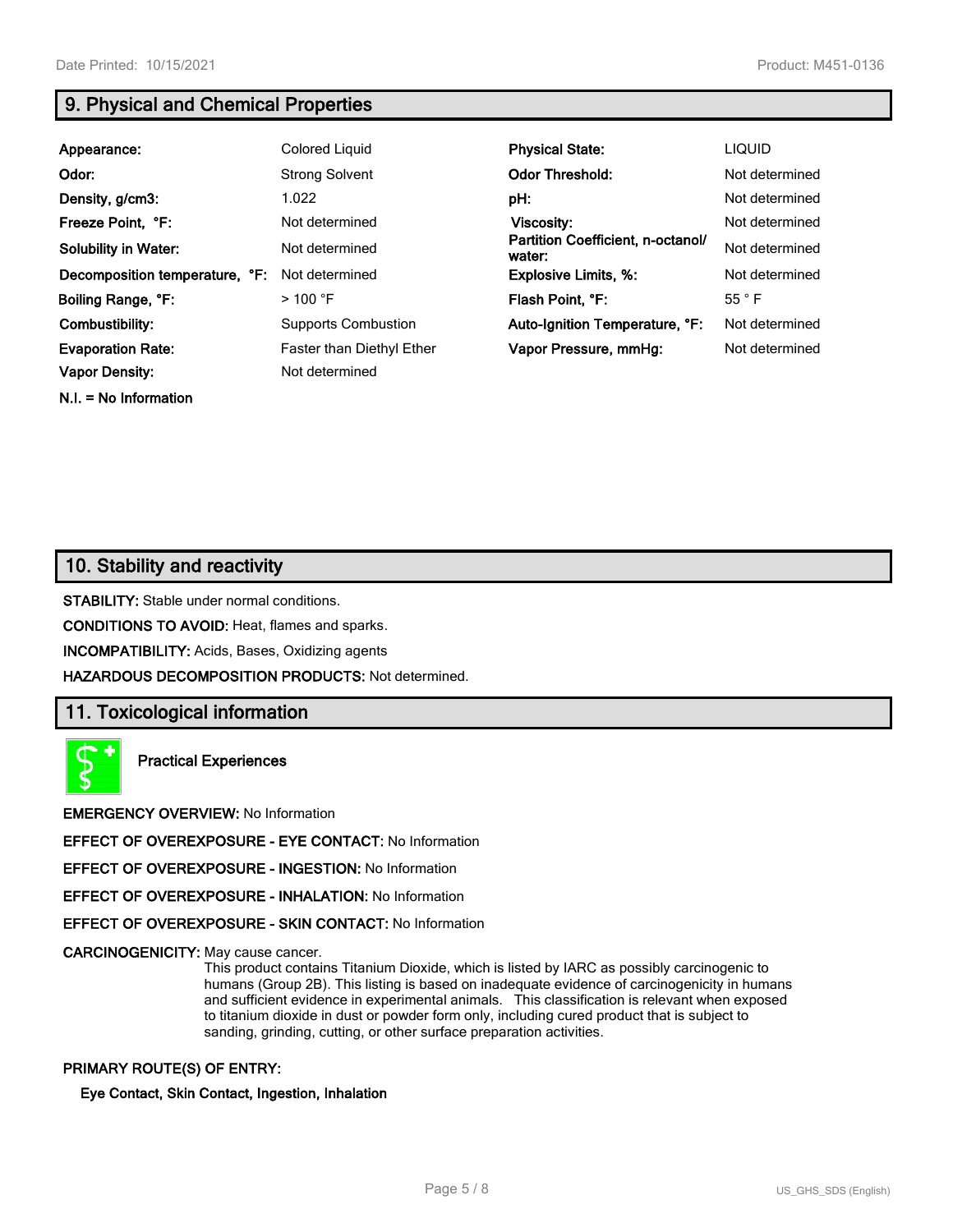#### **Acute Toxicity Values**

#### **The acute effects of this product have not been tested. Data on individual components are tabulated below**

| CAS-No.<br>13463-67-7 | <b>Chemical Name</b><br>titanium dioxide | Oral LD50<br>>10000 mg/kg Rat | Dermal LD50<br>>10000 mg/kg Rabbit >20 mg/l | Vapor LC50     |
|-----------------------|------------------------------------------|-------------------------------|---------------------------------------------|----------------|
| 123-86-4              | n-butyl acetate                          | 14130 mg/kg Rat               | >17600 mg/kg Rabbit 23.4 mg/l Rat           |                |
| 64742-49-0            | petroleum distillate                     | >5000 mg/kg Rat               | >3160 mg/kg Rabbit                          | 54 mg/l Rat    |
| 71-36-3               | butanol                                  | 700 mg/kg Rat                 | 3402 mg/kg Rabbit                           | 8000 mg/l Rat  |
| 64-17-5               | ethanol                                  | 7060 mg/kg Rat                | 15,800 mg/kg                                | 124.7 mg/L Rat |
| 763-69-9              | eep                                      | 3200 mg/kg Rat                | 4080 mg/kg Rabbit                           | $>20$ mg/l     |
| 108-65-6              | pm acetate                               | 8532 mg/kg Rat                | >5000 mg/kg Rabbit                          | $>20$ mg/L     |
| 108-88-3              | toluene                                  | 2600 mg/kg Rat                | 12000 mg/kg Rabbit                          | 12.5 mg/L Rat  |
| 64742-47-8            | aliphatic petroleum distillates          | >5000 mg/kg Rat               | >2000 mg/kg Rabbit                          | >13 mg/L Rat   |
| 108-38-3              | m-xylene                                 | 5000 mg/kg Rat                | 6500 mg/kg Rabbit                           | >20 mg/l Rat   |
| 100-41-4              | ethylbenzene                             | 3500 mg/kg Rat                | 15400 mg/kg Rabbit                          | 17.2 mg/L Rat  |
| $106 - 42 - 3$        | p-xylene                                 | 4029 mg/kg Rat                | >2000 mg/kg rabbit                          | >20 mg/l Rat   |

**N.I. = No Information**

## **12. Ecological information**

**ECOLOGICAL INFORMATION:** Ecological evaluation of this material has not been performed; however, do not allow the product to be released to the environment without governmental approval/permits.

## **13. Disposal Information**



## **Product**

**DISPOSAL METHOD:** Waste from this material may be a listed and/or characteristic hazardous waste. Dispose of material, contaminated absorbent, container and unused contents in accordance with local, state, and federal regulations.

**STEPS TO BE TAKEN IN CASE MATERIAL IS RELEASED OR SPILLED:** Follow personal protective equipment recommendations found in Section VIII. Personal protective equipment needs must be evaluated based on information provided on this sheet and the special circumstances created by the spill including; the material spilled, the quantity of the spill, the area in which the spill occurred, and the training and the expertise of employees in the area responding to the spill. Never exceed any occupational exposure limits. Shut off ignition sources; including electrical equipment and flames. Do not allow smoking in the area. Do not allow the spilled product to enter public drainage system or open waterways.

## **14. Transport Information**

#### **SPECIAL TRANSPORT PRECAUTIONS:** No Information

| DOT: | <b>CONSUMER COMMODITY</b> |
|------|---------------------------|
|      |                           |

**IATA:** ID8000, CONSUMER COMMODITY, 9

**IMDG:** LIMITED QUANTITY UN1263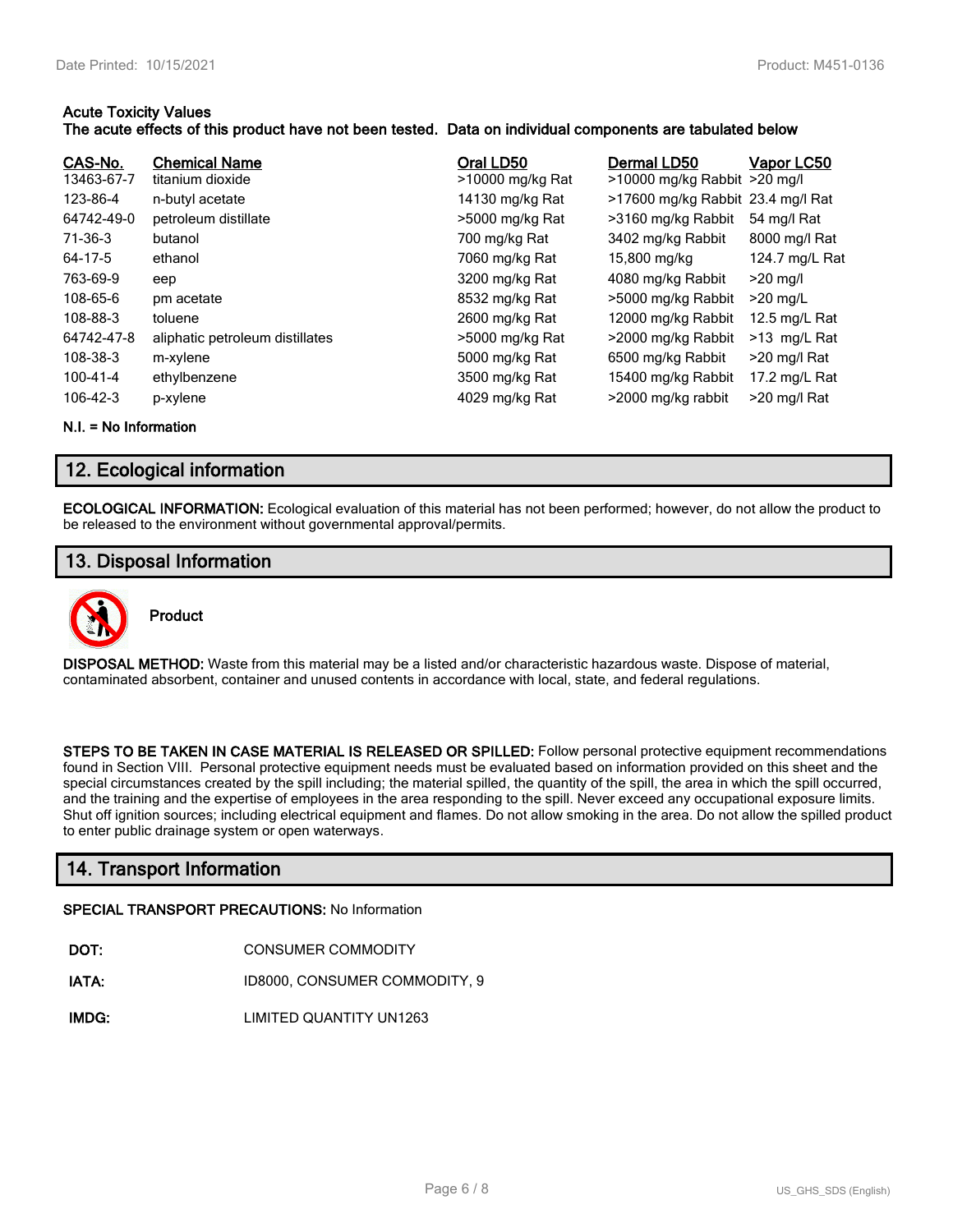## **15. Regulatory Information**

## **U.S. Federal Regulations:**

#### **CERCLA - SARA Hazard Category**

This product has been reviewed according to the EPA 'Hazard Categories' promulgated under Sections 311 and 312 of the Superfund Amendment and Reauthorization Act of 1986 (SARA Title III) and is considered, under applicable definitions, to meet the following categories:

Fire Hazard, Acute Health Hazard, Chronic Health Hazard

#### **SARA SECTION 313**

This product contains the following substances subject to the reporting requirements of Section 313 of Title III of the Superfund Amendment and Reauthorization Act of 1986 and 40 CFR part 372:

| <b>Chemical Name</b> | CAS-No.  | Wt. % |
|----------------------|----------|-------|
| butanol              | 71-36-3  | 8.79  |
| toluene              | 108-88-3 | 2.28  |
| m-xylene             | 108-38-3 | 1.86  |

#### **TOXIC SUBSTANCES CONTROL ACT**

This product contains the following chemical substances subject to the reporting requirements of TSCA 12(B) if exported from the United States:

| <b>Chemical Name</b>         | CAS-No.  |
|------------------------------|----------|
| octamethylcyclotetrasiloxane | 556-67-2 |

## **U.S. State Regulations:**

#### **CALIFORNIA PROPOSITION 65**

WARNING: Cancer and Reproductive Harm - www.P65Warnings.ca.gov.

Titanium Dioxide, Cancer, 16.926% Toluene, Reproductive Harm, 2.2809%

| <b>Revision Date:</b>  |  | <b>Supersedes Date:</b><br>9/15/2021                                                                                                                            |  |                    |  |                             | 7/25/2021 |  |
|------------------------|--|-----------------------------------------------------------------------------------------------------------------------------------------------------------------|--|--------------------|--|-----------------------------|-----------|--|
| Reason for revision:   |  | Substance and/or Product Properties Changed in Section(s):<br>01 - Product Information<br>05 - Flammability Information<br>09 - Physical & Chemical Information |  |                    |  |                             |           |  |
| Datasheet produced by: |  | <b>Regulatory Department</b>                                                                                                                                    |  |                    |  |                             |           |  |
| <b>HMIS Ratings:</b>   |  |                                                                                                                                                                 |  |                    |  |                             |           |  |
| Health:                |  | Flammability:                                                                                                                                                   |  | <b>Reactivity:</b> |  | <b>Personal Protection:</b> |           |  |
|                        |  |                                                                                                                                                                 |  |                    |  |                             |           |  |

#### **Volatile Organic Compounds, gr/ltr:** 620

#### **Text for GHS Hazard Statements shown in Section 3 describing each ingredient:**

| H <sub>225</sub> | Highly flammable liquid and vapour.           |
|------------------|-----------------------------------------------|
| H <sub>226</sub> | Flammable liquid and vapour.                  |
| H302             | Harmful if swallowed.                         |
| H <sub>304</sub> | May be fatal if swallowed and enters airways. |
| H315             | Causes skin irritation.                       |